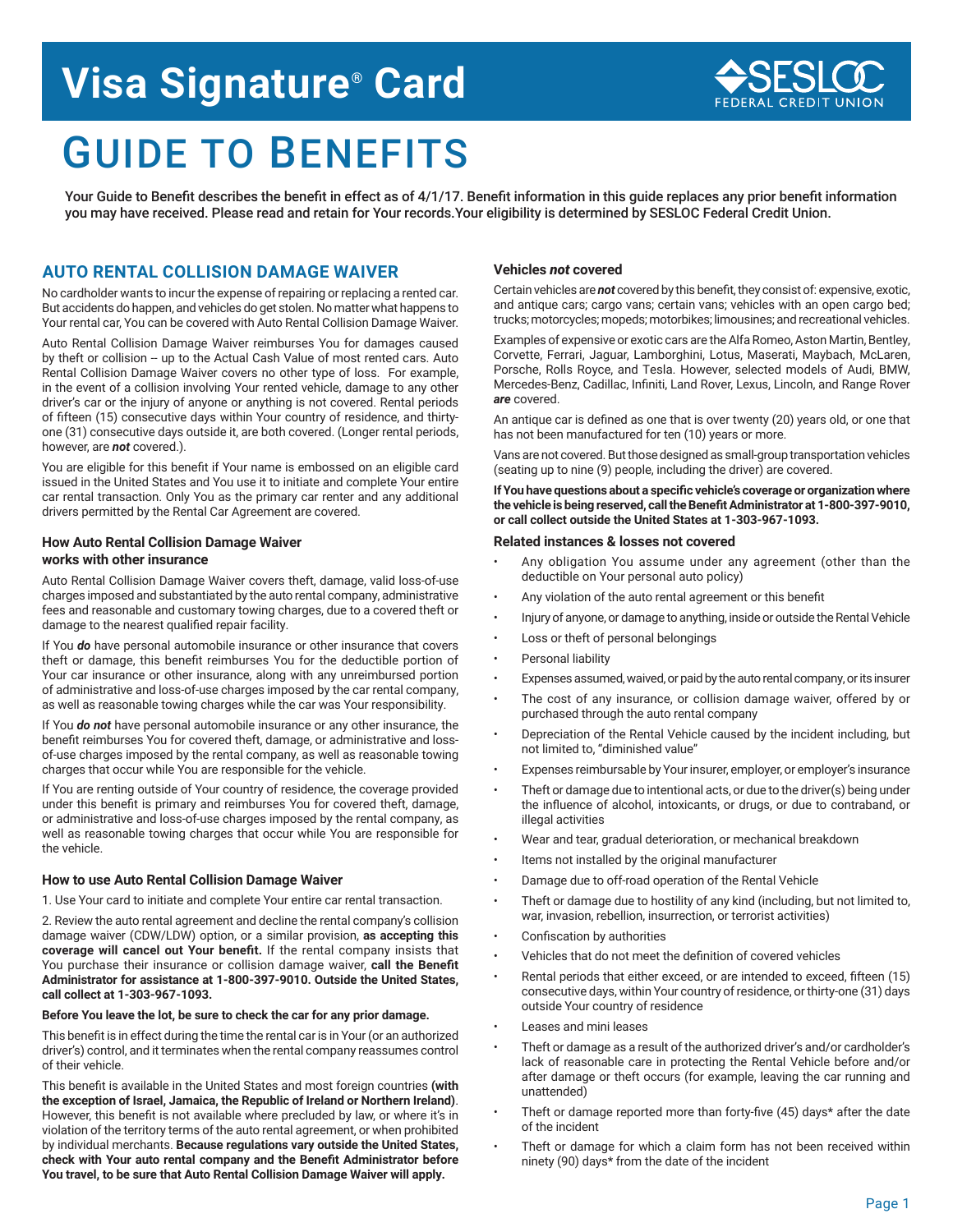

- Theft or damage for which all required documentation has not been received within three hundred and sixty-five (365) days after the date of the incident
- Theft or damage from rental transactions that originated in Israel, Jamaica, the Republic of Ireland, or Northern Ireland

*\* Not applicable to residents in certain states*

## **Filing a claim**

It is Your responsibility as a cardholder to make every effort to protect Your Rental Vehicle from damage or theft. If You have an accident, or Your Rental Vehicle has been stolen, immediately call the Benefit Administrator at **1-800- 397-9010** to report the incident, regardless of whether Your liability has been established. Outside the United States, call collect at **1-303-967-1093**.

You should report the theft or damage as soon as possible but no later than forty-five (45) days from the date of the incident.

The Benefit Administrator reserves the right to deny any claim containing charges that would not have been included, if notification occurred before the expenses were incurred. Thus, it's in Your best interest to notify the Benefit Administrator immediately after an incident. Reporting to any other person will not fulfill this obligation.

# **What You must submit to file a claim**

At the time of the theft or damage, or when You return the Rental Vehicle, ask Your car rental company for the following documents:

- A copy of the accident report form
- A copy of the initial and final auto rental agreements (front and back)
- A copy of the repair estimate and itemized repair bill
- Two (2) photographs of the damaged vehicle, if available
- A police report, if obtainable
- A copy of the demand letter which indicates the costs You are responsible for and any amounts that have been paid toward the claim.

Submit all of the above documents from the rental company, along with the following documents, to the Benefit Administrator:

- The completed and signed Auto Rental Collision Damage Waiver claim form (Important: This must be postmarked within ninety (90) days\* of the theft or damage date, even if all other required documentation is not yet available – **or Your claim may be denied**).
- A copy of Your monthly billing statement (showing the last four [4] digits of the Account number) demonstrating that the entire rental transaction was made on Your eligible Account.
- A statement from Your insurance carrier (and/or Your employer or employer's insurance carrier, if applicable), or other reimbursement showing the costs for which You are responsible, and any amounts that have been paid toward the claim. Or, if You have no applicable insurance or reimbursement, a statement of no insurance or reimbursement is required.
- A copy of Your primary insurance policy's Declarations Page (if applicable) to confirm Your deductible (This means the document(s) in Your insurance policy that lists names, coverages, limits, effective dates, and deductibles).
- Any other documentation required by the Benefit Administrator to substantiate the claim.

Finally, please note that all remaining documents must be postmarked within three hundred and sixty-five (365) days\* of the theft or damage date **or Your claim may be denied.** 

## *\* Not applicable to residents of certain states.*

*For faster filing, or to learn more about Auto Rental Collision Damage Waiver, visit www.eclaimsline.com*

# **Finalizing Your claim**

Your claim will typically be finalized within 15 (fifteen) days, after the Benefit Administrator has received all the documentation needed to substantiate Your claim.

## **Transference of claims**

Once Your claim has been paid, all Your rights and remedies against any party in regard to this theft or damage will be transferred to the Benefit Administrator, to the extent of the cost of payment made to You. You must give the Benefit Administrator all assistance as may reasonably be required to secure all rights and remedies.

# **Definitions**

**Account** means Your credit or debit card Accounts.

**Actual Cash Value** means the amount a Rental Vehicle is determined to be worth based on its market value, age and condition at the time of loss.

**Eligible Person** means a cardholder who pays for their auto rental by using their eligible Account.

**Rental Car Agreement** means the entire contract an eligible renter receives when renting a Rental Vehicle from a rental car agency which describes in full all of the terms and conditions of the rental, as well as the responsibilities of all parties under the contract.

**Rental Vehicle** means a land motor vehicle with four or more wheels as described in the participating organization's disclosure statement which the eligible renter has rented for the period of time shown on the Rental Car Agreement and does not have a manufacturer's suggested retail price exceeding the amount shown on the participating organization's disclosure statement

**You or Your** means an Eligible Person who uses their eligible card to initiate and complete the rental car transaction.

## **Additional provisions for Auto Rental Collision Damage Waiver**

- Signed or pinned transactions are covered as long as You use Your eligible Account to secure the transaction.
- You shall do all things reasonable to avoid or diminish any loss covered by this benefit. This provision will not be unreasonably applied to avoid claims.
- If You make any claim knowing it to be false or fraudulent in any respect, no coverage shall exist for such claim, and Your benefit may be cancelled. Each cardholder agrees that representations regarding claims will be accurate and complete. Any and all relevant provisions shall be void in any case of fraud, intentional concealment, or misrepresentation of material fact.
- No legal action for a claim may be brought against the Provider until sixty (60) days after the Provider receives Proof of Loss. No legal action against the Provider may be brought more than two (2) years after the time for giving Proof of Loss. Further, no legal action may be brought against the Provider unless all the terms of the Guide to Benefits have been complied with fully.
- This benefit is provided to eligible cardholders at no additional cost. The terms and conditions contained in this Guide to Benefits may be modified by subsequent endorsements. Modifications to the terms and conditions may be provided via additional Guide to Benefits mailings, statement inserts, statement messages or electronic notification. The benefits described in this Guide to Benefits will not apply to cardholders whose Accounts have been suspended or cancelled.
- Termination dates may vary by financial institutions. Your financial institution can cancel or non-renew the benefits for cardholders, and if they do, they will notify You at least thirty (30) days in advance. Indemnity Insurance Company of North America ("Provider") is the underwriter of these benefits and is solely responsible for its administration and claims. The Benefit Administrator provides services on behalf of the Provider.
- After the Benefit Administrator has paid Your claim, all Your rights and remedies against any party in respect of this claim will be transferred to the Benefit Administrator to the extent of the payment made to You. You must give the Benefit Administrator all assistance as may reasonably be required to secure all rights and remedies.
- This benefit does not apply to the extent that trade or economic sanctions or other laws or regulations prohibit the provision of insurance, including, but not limited to, the payment of claims.

#### FORM #ARCDW – 2017 (Stand 04/17) - ARCDW-S

*For more information about the benefit described in this guide, call the Benefit Administrator at 1-800-397-9010, or call collect outside the U.S. at 1-303-967-1093.*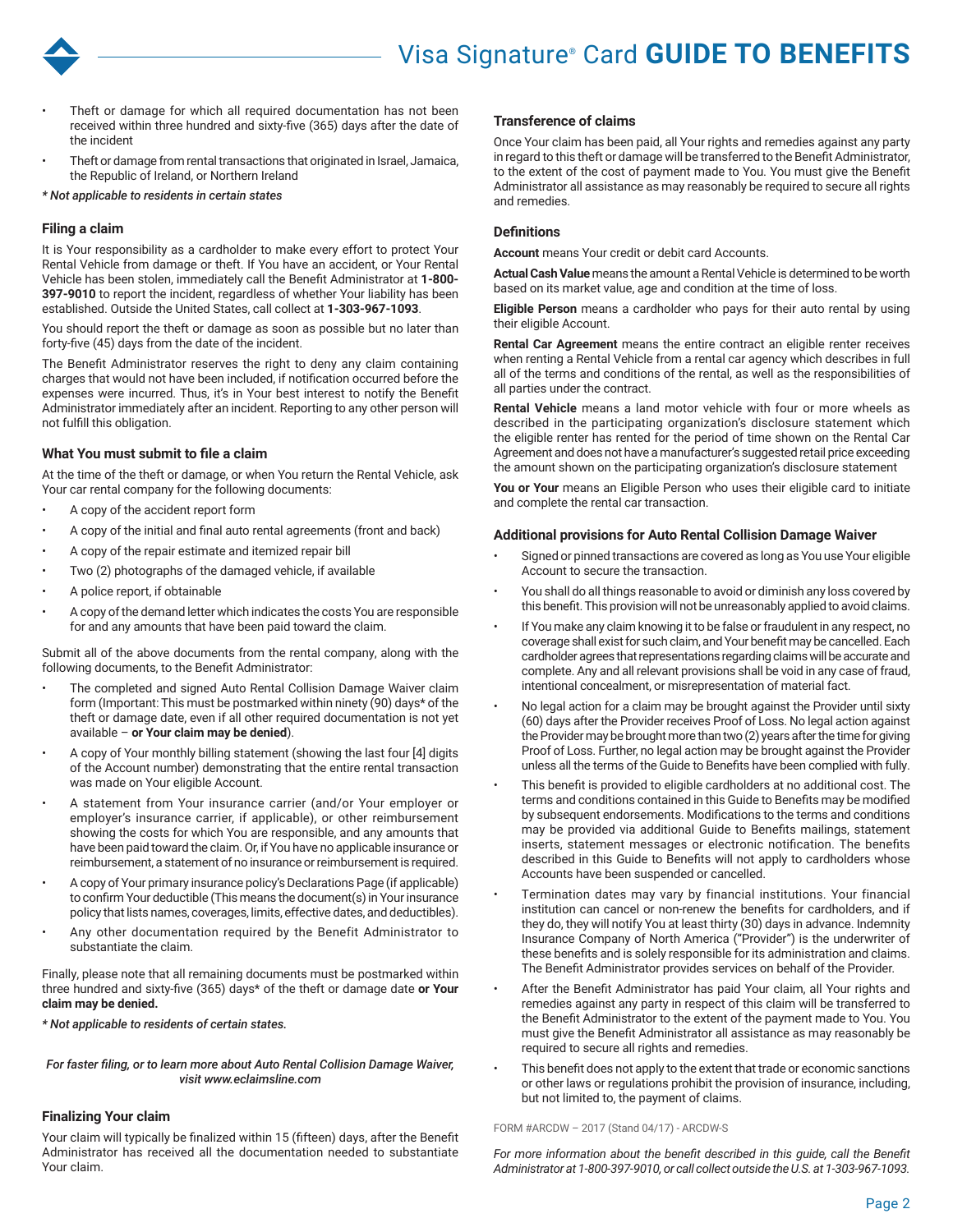

# **TRAVEL AND EMERGENCY ASSISTANCE SERVICES**

Emergencies can escalate quickly when You are traveling away from home. Something that is relatively straight forward when You are not traveling, like replacing prescription medication, can be a difficult task when You are dealing with local laws or language barriers.

Travel and Emergency Assistance Services are made available to help You in case of an emergency while You are traveling away from home. The Benefit Administrator can connect You with the appropriate local emergency and assistance resources available, 24 hours a day, 365 days a year.

**Please note that due to occasional issues such as distance, location, or time, neither the Benefit Administrator nor its service providers can be responsible for the availability, use, cost, or results of any medical, legal, transportation, or other services.** 

## **What are Travel and Emergency Assistance Services and how do I use these services when I need them?**

Travel and Emergency Assistance Services are made available to You, if You are a cardholder of an eligible card issued in the United States. Your spouse and children (dependents under 22 years old) are also eligible to use these services.

Travel and Emergency Assistance Services provide assistance and referral only. You are responsible for the cost of any actual medical, legal, transportation, cash advance, or other services or goods provided.

To use the services, simply call the toll-free, 24-hour Benefit Administrator line at **1-800-397-9010**.

If You are outside the United States, call collect at **1-303-967-1093**.

## **What are the specific services and how can they help me?**

- Emergency Message Service can record and relay emergency messages for travelers or their immediate family members. The Benefit Administrator will use reasonable efforts to relay emergency messages in accordance with benefit guidelines and limitations, but cannot take responsibility for the failure to transmit any message successfully. *All costs are Your responsibility.*
- Medical Referral Assistance provides medical referral, monitoring, and follow-up. The Benefit Administrator can give You names of local Englishspeaking doctors, dentists, and hospitals; assign a doctor to consult by phone with local medical personnel, if necessary, to monitor Your condition; keep in contact with Your family, and provide continuing liaison; and help You arrange medical payments from Your personal account. *All costs are Your responsibility.*
- Legal Referral Assistance can arrange contact with English-speaking attorneys and U.S. embassies and consulates if You're detained by local authorities, have a car accident, or need legal assistance. In addition, the Benefit Administrator can coordinate bail payment from Your personal account. The Benefit Administrator can also follow up to make sure bail has been properly handled. *All costs are Your responsibility.*
- Emergency Transportation Assistance can help You make all the necessary arrangements for emergency transportation home or to the nearest medical facility. This includes arranging to bring Your Young children home and helping You stay in contact with family members or employers during the emergency. In the case of a death, the Benefit Administrator can make arrangements to repatriate the remains. *All costs are Your responsibility.*
- Emergency Ticket Replacement helps You through Your carrier's lost ticket reimbursement process and assists in the delivery of a replacement ticket to You, should You lose Your ticket. *All costs are Your responsibility.*
- Lost Luggage Locator Service can help You through the Common Carrier's claim procedures or can arrange shipment of replacement items if an airline or Common Carrier loses Your checked luggage. *You are responsible for the cost of any replacement items shipped to You.*
- Emergency Translation Services provides telephone assistance in all major languages and helps find local interpreters, if available, when You need more extensive assistance. *All costs are Your responsibility.*
- Prescription Assistance and Valuable Document Delivery Arrangements – can help You fill or replace prescriptions, subject to local laws, and can arrange pickup and delivery of Your prescriptions filled for You at local

pharmacies. It can also help transport critical documents that You may have left at Your home or elsewhere. *All costs are Your responsibility.*

• Pre-Trip Assistance – can give You information on Your destination before You leave such as ATM locations, currency exchange rates, weather reports, health precautions, necessary immunizations, and required passport visas.

# **Definitions**

**Common Carrier** means any mode of transportation by land, water or air operating for hire under a license to carry passengers for which a ticket must be purchased prior to travel. Does not include taxi, limousine service, commuter rail or commuter bus lines.

You or Your means an eligible person whose name is embossed on an eligible U.S. issued card, and You reside in the United States.

## **Additional provisions for Travel and Emergency Assistance Services**

This benefit is provided to eligible cardholders at no additional cost. The terms and conditions contained in this Guide to Benefits may be modified by subsequent endorsements. Modifications to the terms and conditions may be provided via additional Guide to Benefits mailings, statement inserts, statement messages or electronic notification. The benefits described in this Guide to Benefits will not apply to cardholders whose accounts have been suspended or cancelled.

#### FORM #TEAS – 2017 (Stand 04/17) - TEAS-S

*For more information about the benefit described in this guide, call the Benefit Administrator at 1-800-397-9010, or call collect outside the U.S. at 1-303-967-1093.* 

# **EXTENDED WARRANTY PROTECTION**

Product warranties can be inconvenient and cumbersome to use. Let's say You purchased a great gadget about a year ago, but it just stopped working, and You can't find Your sales receipt and warranty information. For all too common situations like these, Extended Warranty Protection can help.

Extended Warranty Protection provides You with valuable features that help You manage, use and extend the warranties for eligible items purchased on Your covered Account and/or rewards program associated with Your covered Account. Services include Warranty Registration and Extended Protection. You are eligible for this benefit if You are a cardholder of an eligible card issued in the United States and You

purchase either a portion or the entire cost of the item using Your Account and/ or rewards program associated with Your covered Account.

## **Here's how Warranty Registration works**

When You purchase an eligible item that carries a manufacturer's warranty, You can register Your purchase by calling 1-800-397-9010 or call collect outside the U.S. at 1-303-967-1093. You can also register Your purchase online at www. cardbenefitservices.com.

The Benefit Administrator will tell You where to send Your item's sales receipt and warranty information, so they can be kept on file should You need them.

If You choose not to register Your item, be sure to keep Your monthly billing statement reflecting the purchase, the itemized sales receipt, the original manufacturer's written U.S. warranty and any additional warranty in a safe place. These documents will be required to verify Your claim.

## **Here's how Extended Protection works**

Your warranty coverage can be doubled up to one (1) additional year on eligible warranties of three (3) years or less. For example, a manufacturer's warranty of three (3) months would be provided with an additional three (3) months of coverage for a combined total of six (6) months of coverage, and a warranty for six (6) months would be provided with an additional six (6) months of coverage for a combined total of twelve (12) months of coverage. However, if the manufacturer's warranty is for three (3) years, it would only be extended one (1) additional year for a combined total of four (4) years of coverage.

This benefit is limited to no more than the original price of the purchased item (as shown on Your credit card receipt), less shipping and handling fees, up to a maximum of ten thousand dollars (\$10,000.00) per claim, and fifty thousand dollars (\$50,000.00) per cardholder.